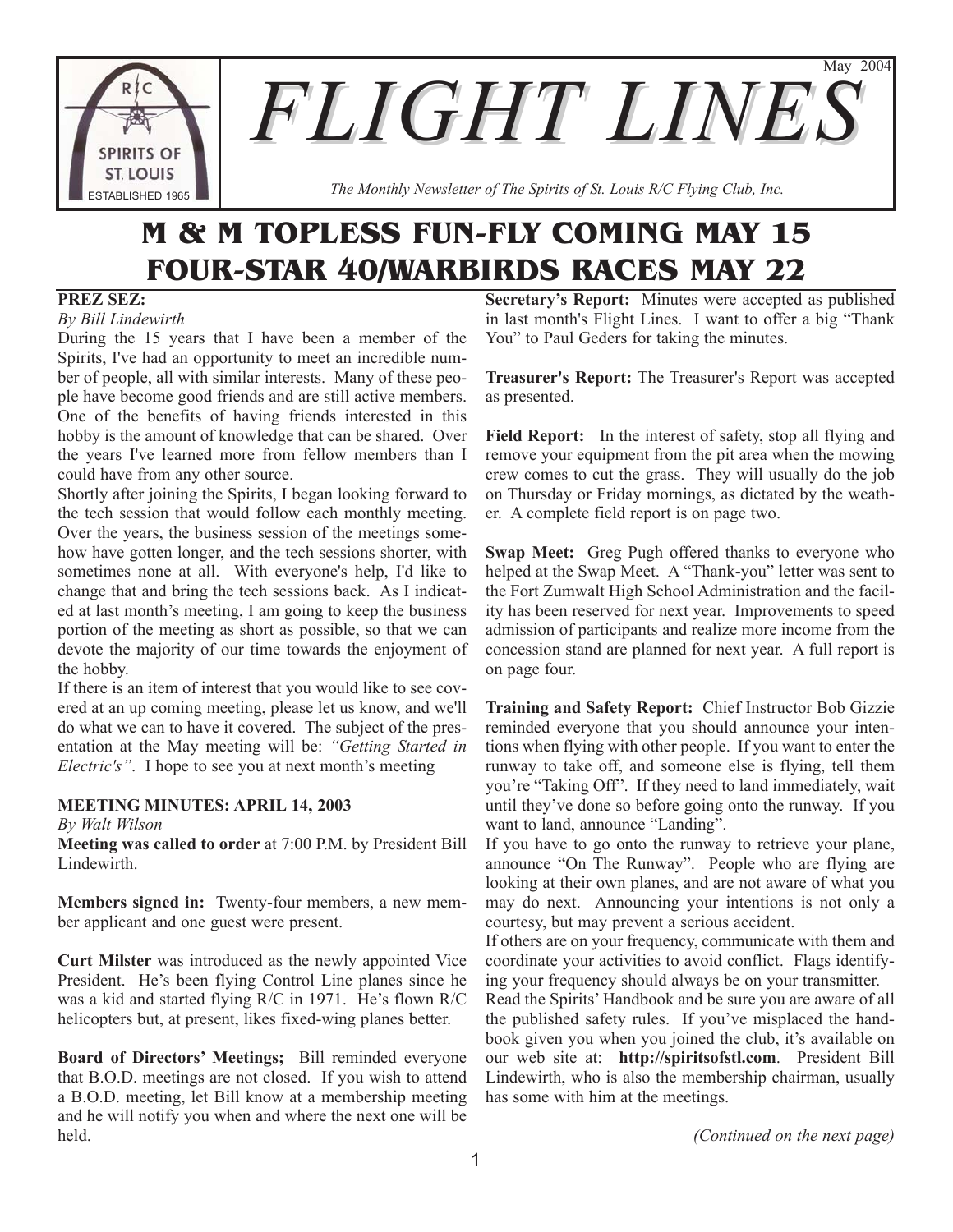## *(Continued from the previous page)*

# **Membership Report:** We now have 145 members.

**Non-Members Flying at the Field:** If someone is flying without a current Spirits' membership card on the frequency board, introduce yourself and find out who they are and what their membership status is. All members have the authority to police the usage of our field. We have all paid our dues and it isn't fair to our members that an outsider be allowed to fly at our field without joining the club.

## **Activities Report:**

**Contest and Event Director** Don Fitch reminded everyone that a complete list of the year's planned activities is available on the back page of the Flight Lines newsletter.

**Warbirds/Four-Star 40 Races April 24:** Paul Geders reports that he needs help at the race.

**M&M Topless Fun-Fly May 15:** A flyer is on page nine. **Learn to Fly Day, June 5:** Boy Scouts are to be introduced to the thrills of Radio Control Flying.

## **OLD BUSINESS:**

**Prize Distribution at Contests and Events:** The proposed budget, distributed at the January meeting, defined the distribution of prizes at races. Distribution of prizes at other events is to be determined by the Contest or Event Director. One member felt that all participants should receive prizes. After some discussion, Gene Jones made a motion that the Contest or Event Director be given the discretion to distribute prizes as he chooses. Jim Rawlings seconded the motion and it passed unanimously.

**Entry Fees at Contests and Events:** Gene Jones made a motion to have free entry at all 2004 contests and events. Bill Lindewirth pointed out that the proposed budget has no allowance for repairs or future development at the field. Contests have the potential to be self-supporting and entry fees would help to relieve the problem. The motion for free entry failed.

Don Fitch made the motion that a \$10.00 entry fee be charged at Four-Star 40/Warbirds racing events only. Fun-Flies, Fly-In's and the Open House are to have free entry. One \$10.00 fee will cover both Four-Star 40 and Warbirds events, if someone flies in both races on the same day.

The April 24 races will have free entry because they have been advertised locally and nationally as such. Pat Keebey seconded the motion and it passed with only two votes against it.

## **NEW BUSINESS:**

## **Open House & Show and Tell:**

Greg Pugh will be Event Director for the Open House. A committee consisting of Greg, Bill Lindewirth and Dave Rose will organize the event. As in past years, Walt Wilson will arrange publicity. The Show and Tell will be rescheduled to next spring.

## **New Member Applicant and Guest:**

| Name                           | Phone Number                                         |
|--------------------------------|------------------------------------------------------|
| Ron Hagner                     | 636-928-0776                                         |
| Mike Freeman                   | 636-477-0131                                         |
|                                | Ron was unanimously accepted by the members present. |
| Mike is contemplating joining. |                                                      |

**Meeting Activity:** Lee Volmert brought a *Hanger 9 Corsair ARF*, Joe Stramaglia discussed problems with his *Magic Extra*, Don Fitch brought his new *Big Foot* (photo was in the March 2004 issue), Russ Watts showed his new Astro Hog, Greg Pugh brought his *Extra 300*, and Dave Rose showed a *Four-Star 40* he is building for Bob Gizzie. See the photos on pages three and four for details.

Tech Q&A: Paul Geders, Gene Jones and Walt Wilson had only five minutes to answer questions about engines. Paul fielded two in that time period.

#### **Meeting was adjourned** at 9:55 P.M.

## **April 24 Races Rained Out**

#### *By Paul Geders*

I'm sorry to say that the race scheduled for today, Saturday April 24th had to be cancelled due to inclement weather! What was really special for me was to see all the people who showed up in the rain and were there at about 8:30 to 9:00. Ron Hesskamp, Charlie Brunner, Bob Bennett, Gene Jones, Steve Ramonczuk, Steve Cross, Greg Pugh and his daughters who were volunteering to work, Curt Milster and his boys, more volunteer workers, and about 5 or 6 others. We even got a new member, his name is John Key who had been flying park flyers and one day came down to the field where Bob Gizzie let him fly one of his planes...instant convert. He thought they were easier to fly than a park flyer...and they are! He is building a .60 size trainer and loves four-stroke engines. Thanks to Bob Gizzie!

So now what are we going to do? I took John Key's application and check over to Bill's house and suggested that we reschedule the race for the 22nd of May. This will give us adequate time to alert everyone! You have been alerted.

## **May 2003 FIELD REPORT**

#### *By Greg Pugh*

**SAFETY FIRST** - from the Field Chairman? --YES! MOWING HAS PRIORITY OVER ALL OTHER ACTIV-ITIES!! Club members are PROHIBITED from flying or running engines in the pit area during setup, mowing or cleanup. Eric Bledsoe of EB Green Care is now mowing the field and doesn't understand the inherent dangers of mowing the field while flying is in progress. *You Do and You Are Responsible!* You must quickly remove your

*(Continued on the next page)*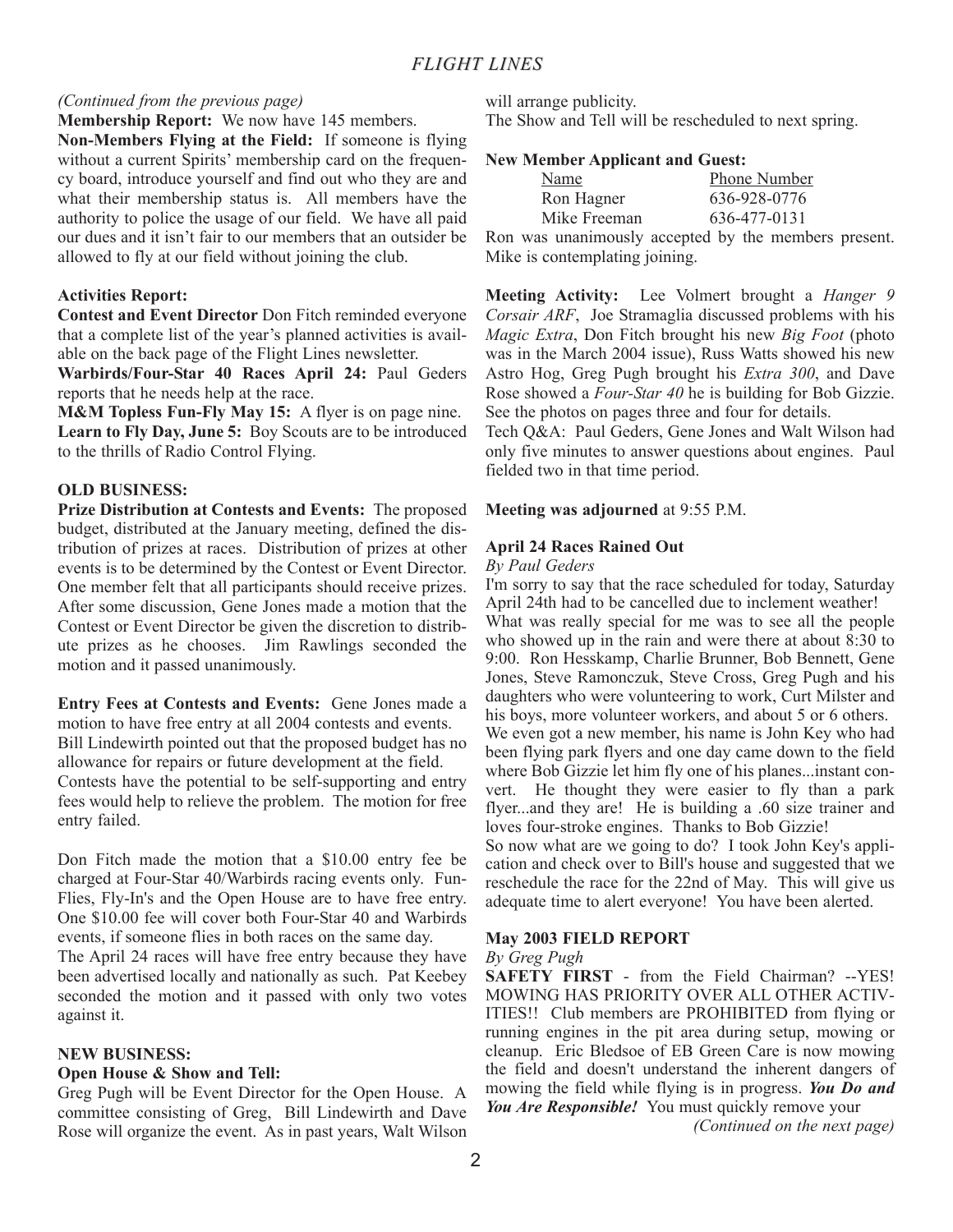# *(Continued from the previous page)*

airplanes from the flightline and pit area to help expedite the mowing Job. **No Exceptions!!** 

**Field Maintenance**: I replaced the tattered American Flag with a very nice cloth 3x5 ft flag that George Cooper had procured last year (thanks George). I also replaced the front club sign which had been vandalized by some "idiot with a shotgun" and hung a lower sign with our club's website address.



*Lee Volmert shows his Super Tigre .75-powered Hanger 9 F4U Corsair ARF. It came in ten pieces, all of which fit perfectly. It's all wood construction covered with Ultracote. The retractable gear is very troublesome, but Lee's working on it.*



*Joe Stramaglia discusses his Hobby People "Magic Extra". It was very poorly built, with hot glue even getting into some of the pre-installed blind nuts. The new O.S. .46 AX runs fantastically and it flies well.*



*Russ Watts shows his new Sig Astro Hog with Saito .72 power.*



*Dave Rose discusses the Four-Star 40 he's building for Bob Gizzie.*

**Field Trash**: There is no trash pickup at the field, so everyone is responsible for cleaning up after themselves. Remember when you leave the field to double check and pick up any of your trash, rags, wreckage, and any miscellaneous items that may have blown around. Your cooperation is greatly appreciated. When everyone picks up - it keeps the field looking sharp!

*Greg Pugh, Field Chairman*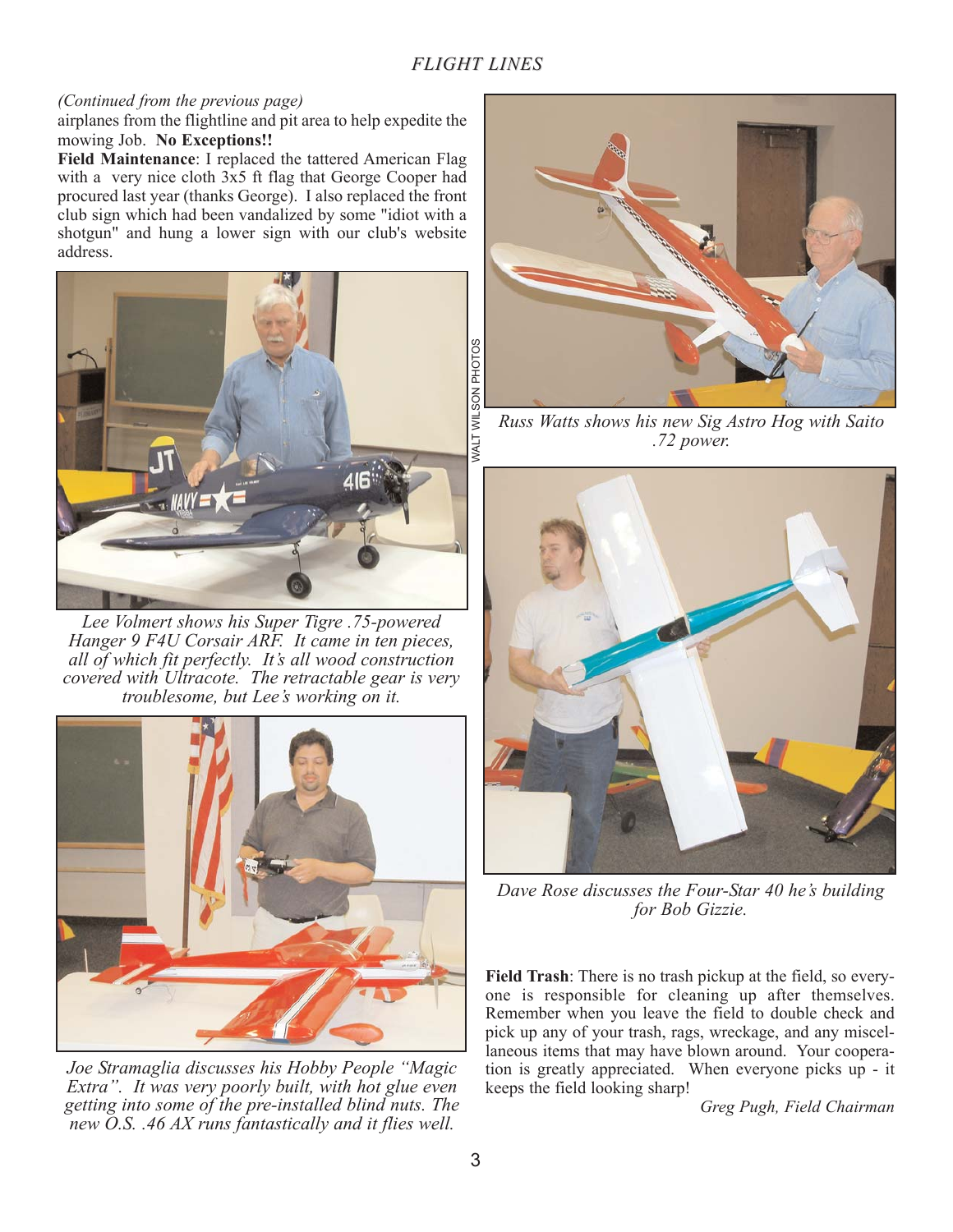# **SWAP MEET REPORT**

*By: Greg Pugh, Swap Meet Coordinator for Spirits*

The Boeing and Spirits' Swap Meet was a great success! I was more than a little worried about the change in facilities and overall preparation. Boeing and Spirits had several pre-coordination meetings which really helped hammer out many of the issues and the Swap Meet went off with very few unforeseen surprises. My personal thanks to everyone who contributed in making this a great event! The two clubs really pulled together from Friday Night Gym preparation to Saturday's static display, concession works and cleanup. THANKS AGAIN TO EVERYONE WHO HELPED!!

Boeing and Spirits have also sent a "Thank You" note to Fort Zumwalt South High School for their excellent and professional support of the event.

Overall profits, lessons learned and next year's plan were presented at the club meeting.

# **VINYL DECALS by "Vinyl Expressions" By: Greg Pugh**

At the club meeting, I presented a "Spirits Logo" vinyl decal installed on my newest favorite model, a Goldberg Extra 300. I've been working custom decals with an internet business. For background, Bob Gizzie showed up at the field one day with a really spiffy vinyl decal on the back of his



*Greg Pugh discusses his Saito 1.20 powered Goldberg Extra 300 and the self-Adhesive Spirits' logo (inset) he bought over the internet.* 

# **MOWING SAFETY**

**The field will be closed when mowing is in progress! Please clear the pit area and do not fly until the mowing is completed.**

# **TRASH DISPOSAL**

**There are no trash receptacles at the field. If you brought it, take it home with you. Do not leave your trash at the field!**

truck window - it was the cartoon guy you typically see making a rude gesture on a Ford or Chevy truck, however in this case he was flying his R/C airplane. I thought this was really cool, and like any R/C enthusiast where money is no object when it comes to your airplanes, I decided to inquire. Bob referred me to an e-Bay trader that specialized in vinyl decals for cars, trucks, etc. I found the site online, purchased a few of these decals as a test run and anxiously awaited. The company quickly produced and mailed the items, and I was shortly thereafter in R/C heaven installing these decals on the back of my truck camper window. Though difficult to install the first time, after a trial run, you're an expert. I would mention the installation directions are

well written and I strongly recommend going with the "Dry Install", not the "Wet". To continue, I was so impressed with these vinyl decals, I emailed the company and asked about "special orders", mentioning an R/C club logo. A gentlemen I contacted at the company requested an image file which I quickly emailed and he responded the next morning with pricing. I ordered several of these logos, one which was presented at the club meeting, a 3" yellow Spirits Logo on the tail of my Extra 300.

If you are interested in these logos, visit the following website: **http://www.vinylexpressions.net**. If you are interested in the Spirits Logo, you can special-order these with the following reference: *"Greg Pugh R/C Spirit of St. Louis Decal"*. I believe pricing is reasonable. As installed on my truck, it was  $\sim 0.00$  (5" character and airplane) and the special Spirits Logo installed on my airplane was ~\$4.00 (for two 3" decals). Be aware you need to specify "exterior surface" for decals on the outside surface such as an airplane. If you have questions, I found the company's website is very friendly and they are very responsive to email  $Q \& A$ 's. Enjoy!

# **The Last Word**

## *By Walt Wilson*

This issue marks the beginning of my seventh year of editing and publishing Flight Lines for you. Actually, it's the beginning of the twelth year of Spirits' newsletters, since I published them from 1975 through 1979, too. They weren't called "Flight Lines" then, just "Newsletter". That's about 130 months of newsletters! I think that's longer than anyone has done any specific, productive job for the Spirits. If I'm wrong, I'm sure someone will correct me. I want to thank everyone who has contributed articles, photos, drawings, or any other material or information to be included in our newsletters. I want to especially thank my wife, Suzi, who has done a final edit and quality check of every issue. And she's not even a member! That's all the room we have this month!

*Gotta go build*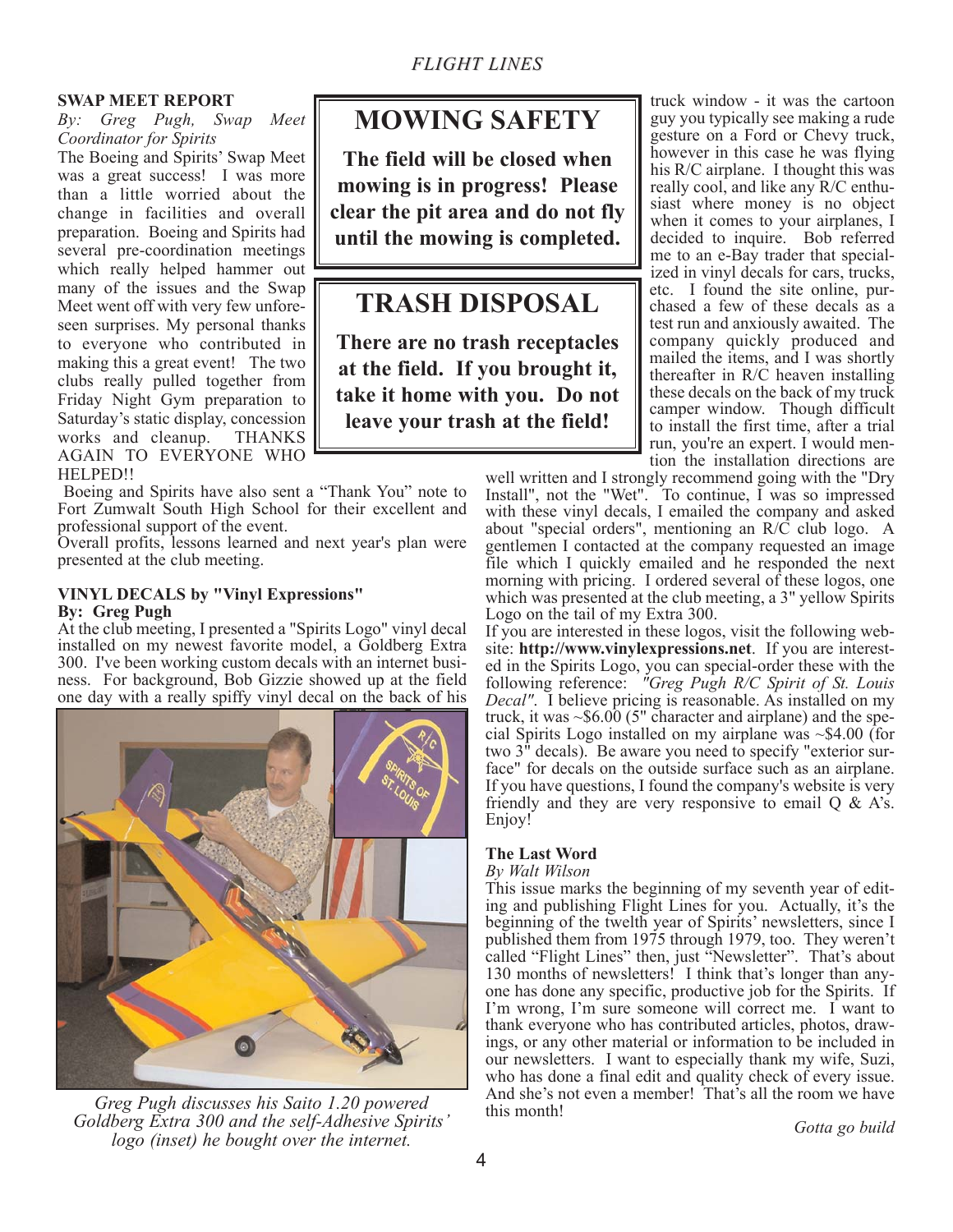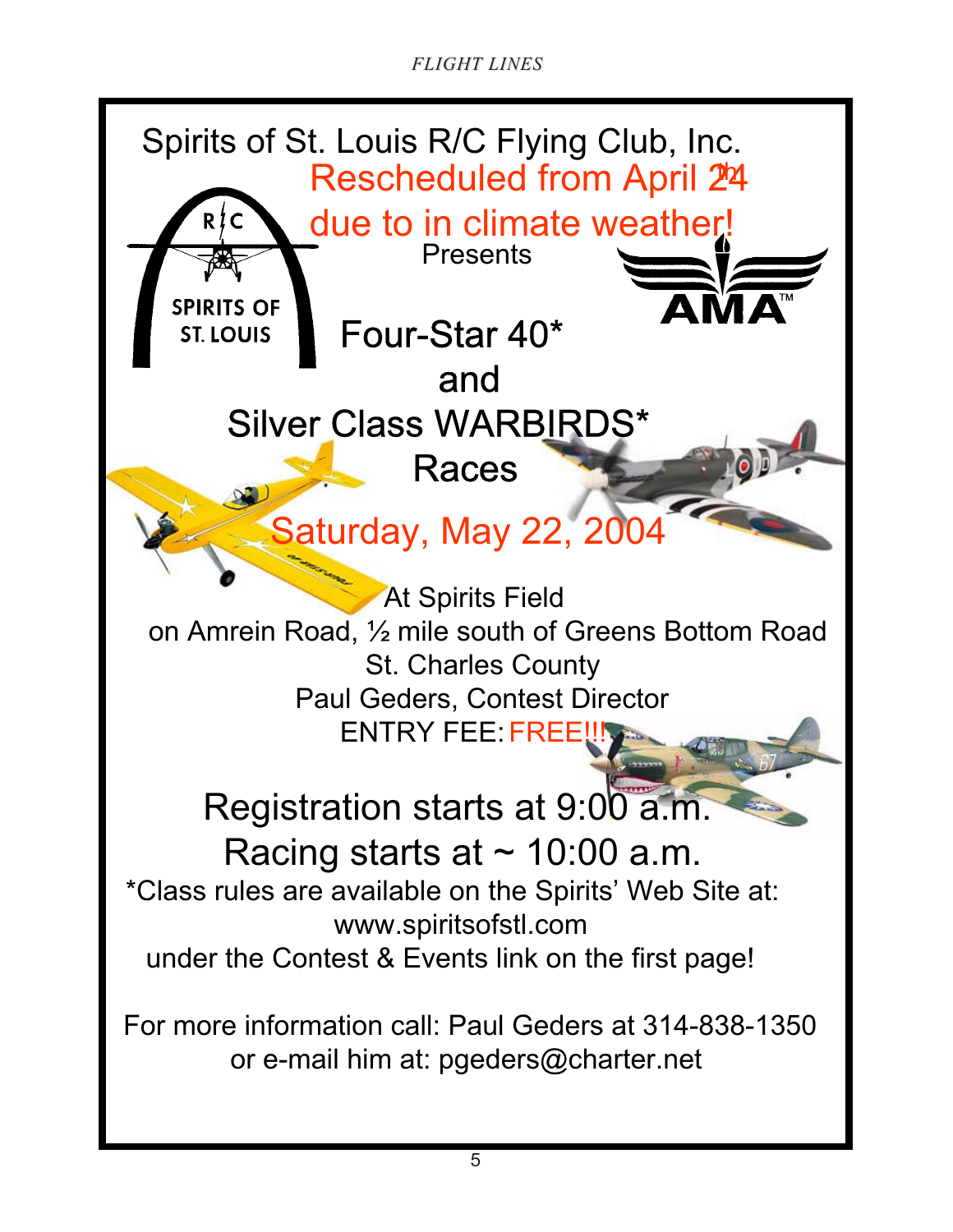#### **Wanted:**

I am looking for a O.S. 120FS engine for display. I was chosen in 1991 from the disabled R/C flyers in the U.S. to go to Italy and my plane was just accepted for the AMA Museum. It can be in non- working order with a bent crank, bad bearings, etc. It just has to fill a cowl and hold a prop and spinner.

Thanks to any attention you may give to this request. Please call Stan at: 314-962-4704 or e-mail at: **rcking1@mindspring.com**

**For Sale:** Saito .65 Golden Knight, \$125.00. Call Russ Watts at 314-522-0778.

#### **For Sale**

Field box / starter batteries, slightly used, Yuasa Brand - 12 Volt, 7.0 amp. All Fully Charged and Ready to Go Super Price - \$5 each. Call Steve Cross at: 636-458-3287 or e-mail at: **svcross@charter.net**



*Mike Roederer with his four-year-old "Shrike", powered by an O.S. .15. It's a real fun airplane!*



*Randy Buxton and his O.S. .61FX powered Hobbico Hobbistar 60. It's a great trainer!*



*This "Starfire" is powered by an OS-.91 DF (Ducted Fan) engine, turning a "Dynamax" Fan, and uses a "JMP" tuned pipe. It develops six horsepower at 24,000 rpm which equates to approximately 12 lbs. of thrust, which is more than enough to propel this 12.5 lb. aircraft.*

*On board the "Starfire" are two, 12 ounce saddled tanks, that feed one, two ounce hopper tank. The OS-.91 DF consumes approximately two ounces of fuel per minute at wide open throttle. The "Starfire" has a cruising speed of 180 mph, and is capable of obtaining speeds in excess of 200 mph in a dive.* 

*Special fuel is required for flying during these extreme conditions. "Wildcat" with a 5% nitro content and 23% oil content is the fuel of choice.*

*A "Futaba" 7 Channel PCM radio is used for guidance, along with 11 servos and a 1200 milliamp battery pack. High torque, ball bearing, metal gear servos are used on all controlling surfaces. Less expensive servos are used for throttle, retract and brakes. Ground stability is provided by* "Robart Duro-Struts" on the nose wheel and "BVM Smooth-*Stop" pneumatic brakes on the mains.*

*The "Starfire" was originally designed by Mr. Tom Cook of "Jet Model Products" (JMP) and is currently available through "Yellow Aircraft".*

*Bill Lindewirth will be presenting an introduction to jets (JETS 101) at the "Tech Session" immediately following the business portion of the July membership meeting. For more pictures (in color) visit our website at; www.spiritsofstl.com and click on "Photo Gallery".*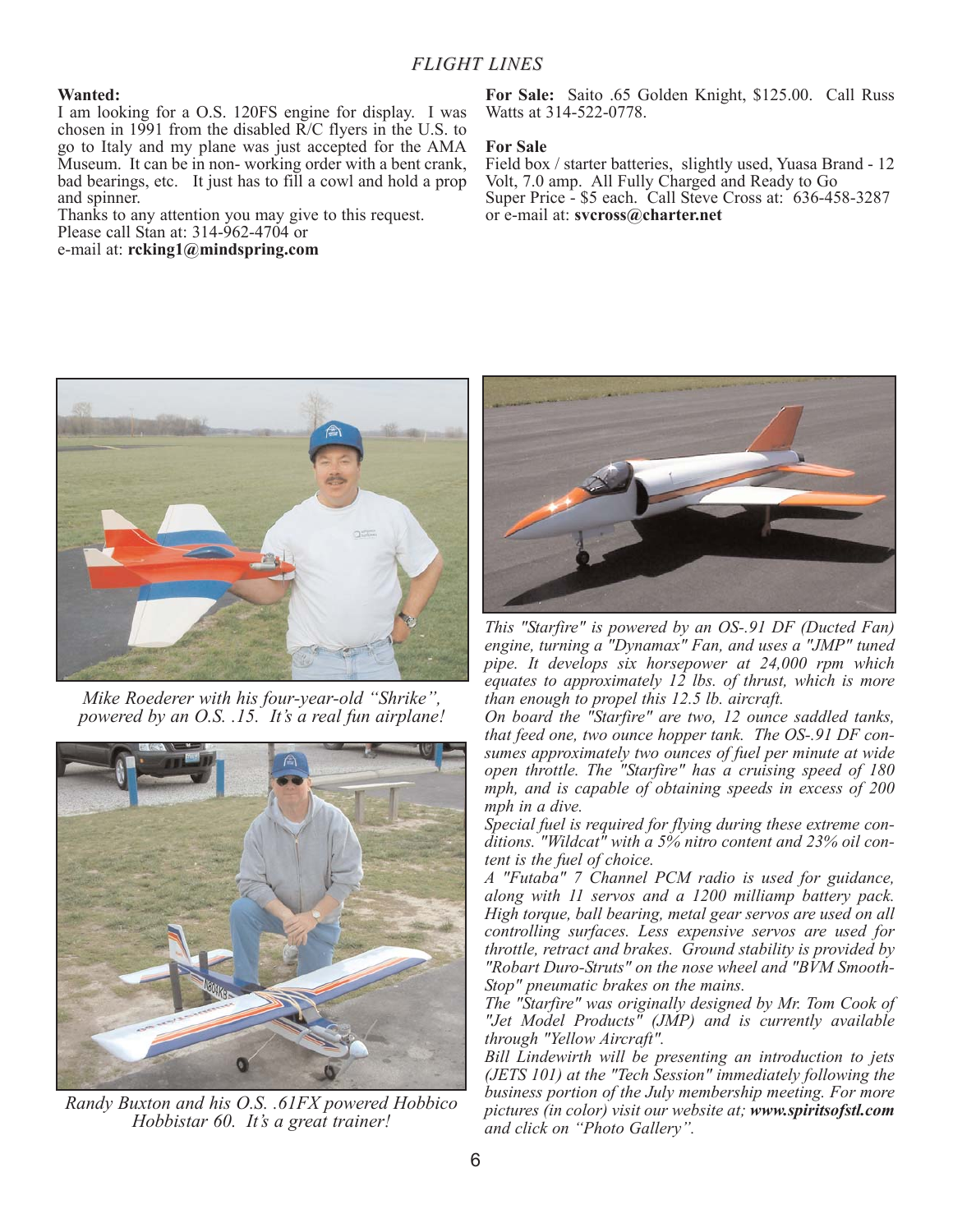# **EMERGENCY SAFETY ALERT**

# **Lithium Battery Fires**

Lithium batteries are becoming very popular for powering the control and power systems in our models. This is true because of their very high energy density (amp-hrs/wt. ratio) compared to NiCads or other batteries. With high energy comes increased risk in their use. The, principal, risk is FIRE which can result from improper charging, crash damage, or shorting the batteries. All vendors of these batteries warn their customers of this danger and recommend extreme caution in their use. In spite of this many fires have occurred as a result of the use of Lithium Polymer batteries, resulting in loss of models, automobiles, and other property. Homes and garages and workshops have also burned. A lithium battery fire is very hot (several thousand degrees) and is an excellent initiator for ancillary (resulting) fires. Fire occurs due to contact between Lithium and oxygen in the air. It does not need any other source of ignition, or fuel to start, and burns almost explosively.

These batteries must be used in a manner that precludes ancillary fire. The following is recommended:

Store, and charge, in a fireproof container; never in your model.

Charge in a protected area devoid of combustibles. Always stand watch over the charging process. Never leave the charging process unattended.

In the event of damage from crashes, etc, carefully remove to a safe place for at least a half hour to observe. Physically damaged cells could erupt into flame, and, after sufficient time to ensure safety, should be discarded in accordance with the instructions which came with the batteries. Never attempt to charge a cell with physical damage, regardless of how slight.

Always use chargers designed for the specific purpose, preferably having a fixed setting for your particular pack. Many fires occur in using selectable/adjustable chargers improperly set. Never attempt to charge Lithium cells with a charger which is not, specifically, designed for charging Lithium cells. Never use chargers designed for Nickel Cadmium batteries.

Use charging systems that monitor and control the charge state of each cell in the pack. Unbalanced cells can lead to disaster if it permits overcharge of a single cell in the pack. If the batteries show any sign of swelling, discontinue charging, and remove them to a safe place outside as they could erupt into flames.

Most important: NEVER PLUG IN A BATTERY AND LEAVE IT TO CHARGE UNATTENDED OVERNIGHT. Serious fires have resulted from this practice.

Do not attempt to make your own battery packs from individual cells.

These batteries CANNOT be handled and charged casually such as has been the practice for years with other types of batteries. The consequence of this practice can be very serious resulting in major property damage and/ or personal harm

Safety Committee Academy of Model Aeronautics 5161 E Memorial Drive Muncie, IN 47302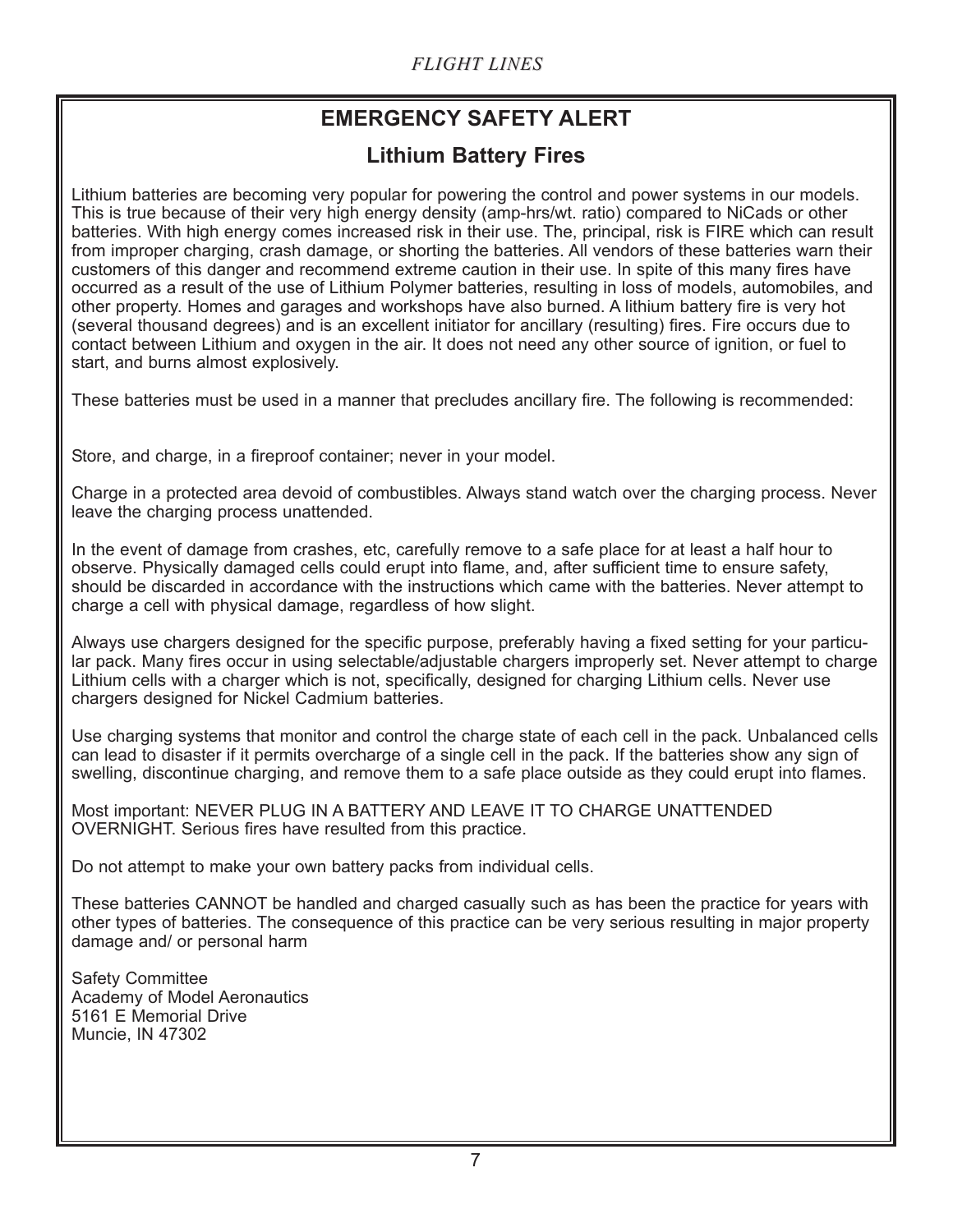# *GLOW PLUGS*

The glow plug is used to provide ignition for the fuel/air mixture in a similar manner to a spark plug in a petrol engine. A spark plug could also be used in our model engines running with our special fuels but would then require added equipment and complexity with the possibility of interference with the radio receiver. However, glow plugs can not be used with an engine running on petrol (likewise without added equipment).

So how does it work? To start the motor we must first heat up the element (the small coil of wire inside the plug) by connecting it to a battery. Most plugs are designed to use 2 volts but some can only handle 1.5 volts. Make sure which one you have! A 2 volt plug will not get hot enough on 1.5 volts for easy starting while a 1.5 volt plug will burn out on 2 volts (the coil melts).

Once the motor is running the battery can be disconnected. However, the plug will continue to glow with an orange heat to provide ignition. How does it do this without a battery?

It all hinges on the fuel we use (or part of the fuel) and what the element is made from. The working part of the fuel is methanol which is a type of alcohol, but not the drinking kind, it is quite poisonous. The element is made from several metals alloyed to make it strong enough to handle the heat and vibration. The metal we are interested in is the platinum. When platinum comes in contact with alcohol there is a

catalytic reaction between the two which heats the platinum while causing the alcohol to ignite. So one helps the other.

But the element is glowing all the time the motor is running so how does the fuel know when to start burning (in other words, what determines the ignition point)?

Well this goes back to the catalytic reaction again. This reaction depends on two things, one is the temperature of the element (the hotter it is the easier it will react) and the pressure of the fuel/air mixture inside the cylinder (the higher the pressure the easier it will react).

Glow plug temperature is controlled by using different HEAT RANGE plugs. Just like motor car spark plugs, glow plugs come in different heat ranges from hot to cold with maybe half a dozen steps in between. If in doubt, use the plug specified by the engine manufacturer. Using a hotter plug than normal will advance the ignition point and a colder plug will retard the ignition. The only way to determine exactly the right heat range plug is by using an accurate tacho. The plug that gives the highest rpm (for the same fuel and propellor) is the correct plug.

But what about the pressure of the fuel/air mixture? This is determined by the compression ratio of the engine and normally is fixed by the manufacturer with possibly some small change allowed for by fitting or removing shims under the cylinder head. Not something to play with unless you know what you are doing. For ultimate power a competition modeller will juggle combinations of plug, compressions and type of fuel (mainly nitro methane content) but this is way beyond the needs of the sporting flyer.

Here are two brands of plug with their various heat ranges.

| IOS PLUGS                                                    | IROSSI PLUGS                               |
|--------------------------------------------------------------|--------------------------------------------|
| The complete line up of O.S. plugs are as follows:           | 10001 R1 EXTRA HOT FROM 0,8 TO 2CC         |
| OSMG6300-#0 Economy standard plug similar to the             | 10002 R2 HOT FROM 2 TO 3,5CC               |
| ⊯8.                                                          | 10003 R3 MED FROM 3.5 TO 6CC               |
| $\text{OSMG}6304- \text{\#1}$ Hot plug for low nitro (0-5%). | 10004 R4 COLD FROM 6 TO 10CC               |
| $\text{OSMG}6308-$ #3 Medium plug for medium nitro (5-25%).  | 10005 R5 EXTRA COLD FOR NITRO FUEL AND RC  |
| $OSMG6312-#5$ Cold plug for high nitro (25% +).              | 10006 R6 COLD FOR NITRO FROM 10 - 13CC     |
| OSMG6316-#7 2 stroke engines requiring an idle bar.          | 10007 R7 COLD FOR NITRO FROM 13 - 15CC     |
| OSMG2691-#8 "The" standard. For use in all 2 strokes,        | 10008 R8 SUPER COLD FOR NITRO FROM 15-30CC |
| any nitro.                                                   | 10010 RC HOT FOR RC FROM 2,5 TO 6CC        |
| [OSMG6320- #9 For general use in 2 stroke engines.           | 10020 RC COLD FOR RC FROM 6 TO 15CC        |
| OSMG2692- #F For O.S and other four strokes.                 | 10011 G1 HOT FOR R15 SPEED                 |
| OSMG2688- #RE For the O.S. Wankel rotary engine.             | 10022 G2 MED FOR R15 SPEED                 |
|                                                              | 10033 G3 COLD FOR NITRO FROM 18% TO 30%    |
|                                                              | FOR R15 SPEED                              |
|                                                              | 10044 G4 EXTRA COLD FOR NITRO FUEL FROM    |
|                                                              | 30% TO 15% FOR R15 SPEED                   |
|                                                              | 10055 G5 EXTRA COLD FOR NITRO FUEL FROM    |
|                                                              | 50% TO 70% FOR R15 SPEED.                  |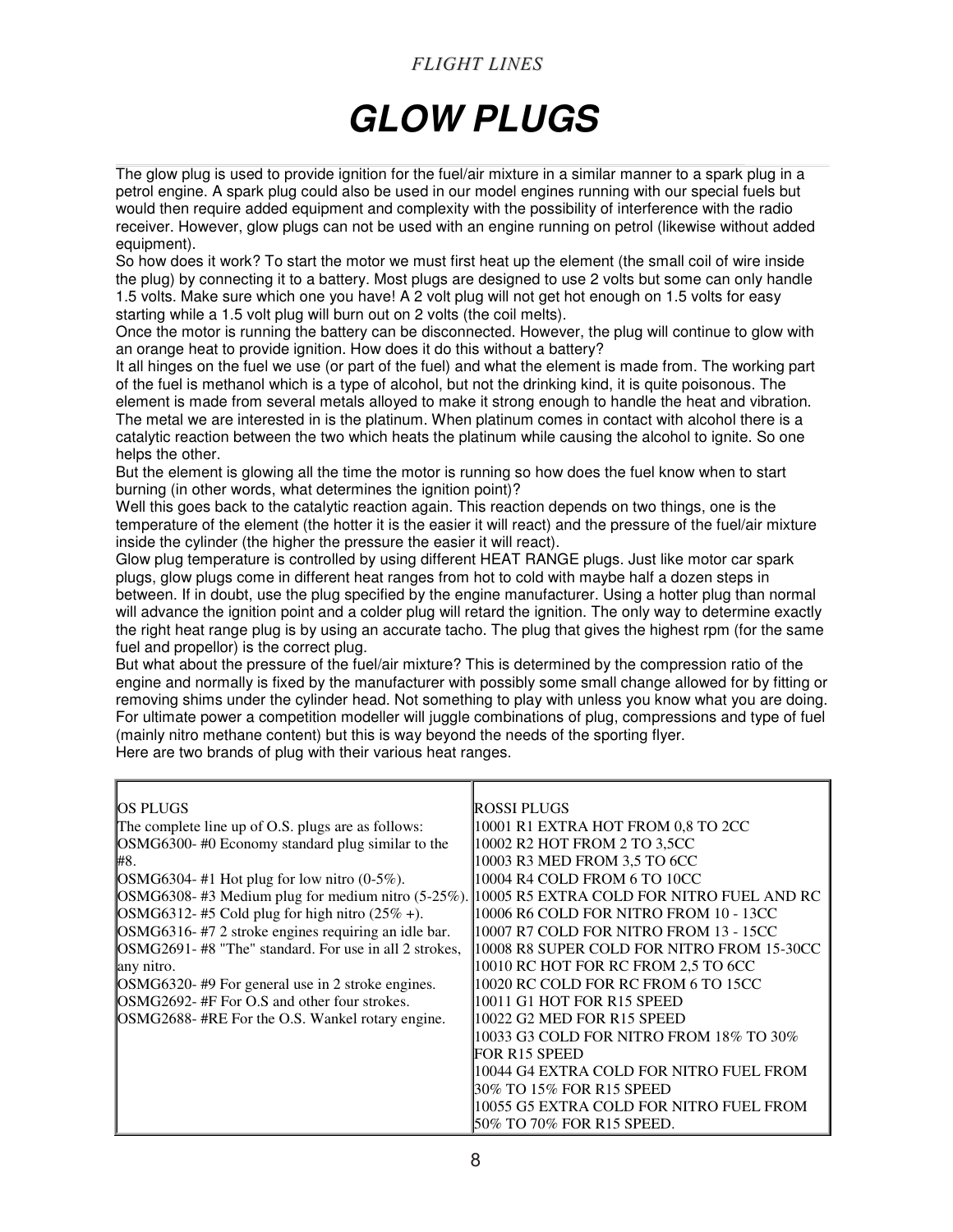

l. Take off, fly at least two laps, do what ever you want in-between….for as long as you want. You can even have someone take-off and land your plane for you. If you want to fly alone, or when others are up…it's your choice. One M & M for completing the flight. One bonus M & M for landing with the engine running.

2. Take off, fly at least one lap while "TOPLESS". Do at least one roll (right or left). You may also have a buddy help you anytime you wish. One M & M for completing the flight, one bonus M & M for landing with the engine running.

3. Pick out an M & M. Register it with the ED. Put it into your mouth, take off, fly a lap, and then land. You can have a buddy help you any time you wish (except with the M & M). Go back and show the ED that you have NOT EATEN the M & M (yet). Bonus M & M for landing with the engine running.

4. When all pilots have completed their events, the ED will draw a number for each color M & M. The person with the most points wins! The most points gets first choice of prizes etc.

5. In the case of a tie, the person who can chew and swallow10 M & M's while "TOPLESS" wins the tie.

Questions? Call Event Director Les Richman at: 314-434-8080 or e-mail at: Citabria77@aol.com